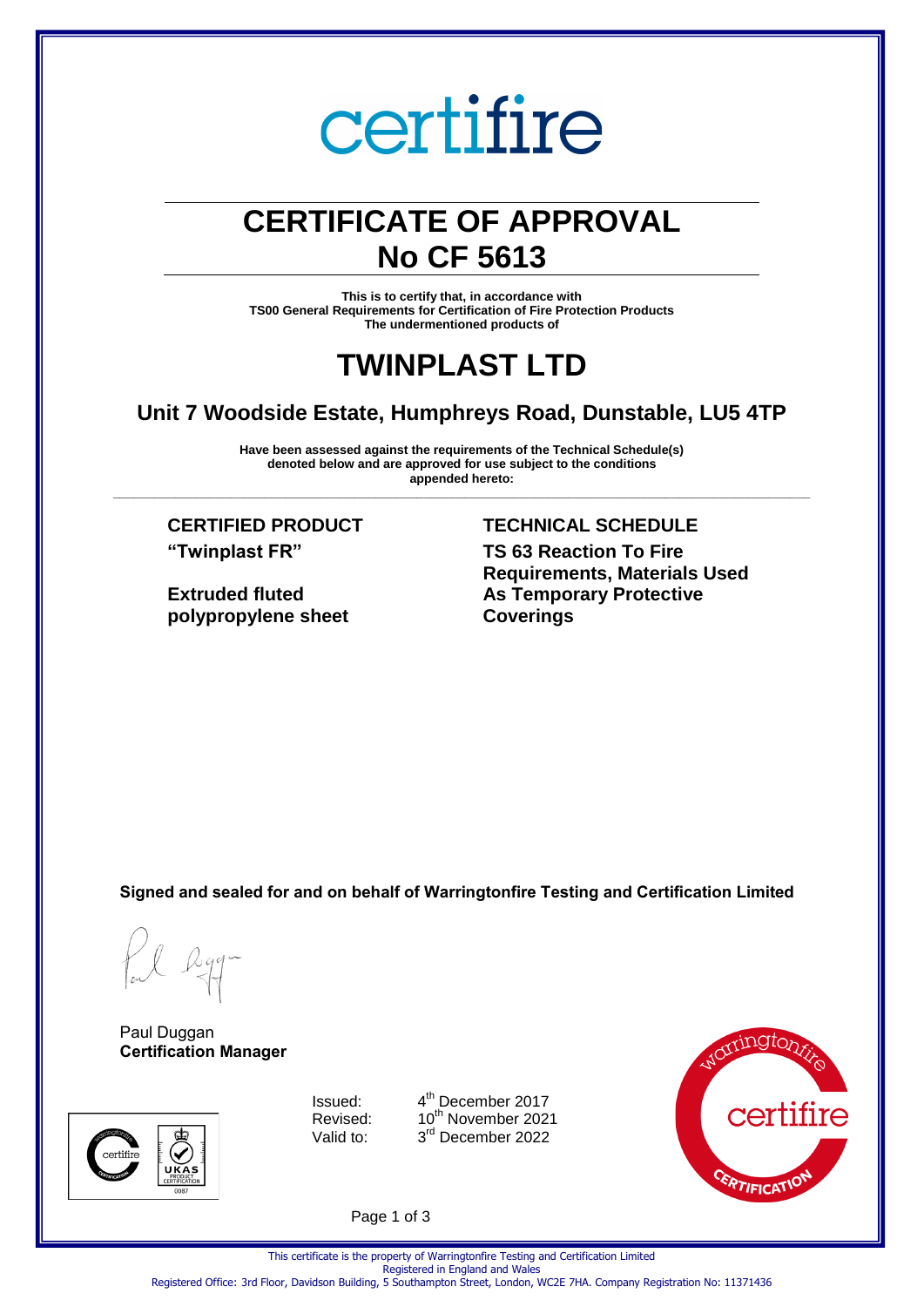# certifire

## **CERTIFICATE No CF 5613 TWINPLAST LTD**

**Twinplast Ltd's "Twinplast FR"** 

#### **Extruded Fluted Polypropylene Temporary Protective Covering**

This certification is provided to the client for their own purposes and we cannot opine on whether it will be accepted by Building Control authorities or any other third parties for any purpose.

#### **Twinplast Ltd's "Twinplast FR": Temporary Protective Covering**

- 1. This approval relates to the use of the above temporary protective covering. The product has shown a fire performance which should ensure that when the temporary protective covering is in use during building construction or refurbishment, it should not significantly add to the fire risk.
- 2. This approval does not cover other features required of protective coverings such as resistance to abrasion or liquid absorption.
- 3. The approval does not relate to the durability of fire performance if the protective covering is used repeatedly.
- 4. The temporary protective covering is approved on the basis of:
	- i. Initial type testing
	- ii. Audit testing at the frequency specified in TS63
	- iii. Inspection and surveillance of factory production control
	- iv. ISO 9001
- 5. This approval is applicable to the following range(s) of Twinplast Ltd's temporary protective coverings:

#### **"Twinplast FR"**

- 6. The temporary protective covering shall be fixed in accordance with manufacturers instructions.
- 7. Markings to the CERTIFIRE design referencing Twinplast Ltd's "**Twinplast FR**". CERTIFIRE and CERTIFIRE Ref. No. CF5613 shall be affixed to the protective covering in the prescribed position.
- 8. This approval relates to ongoing production. The product and/or its immediate packaging is identified with the manufacturer's name, the product name or number, the CERTIFIRE name or name and mark, together with the CERTIFIRE certificate number and application when appropriate.

Page 2 of 3 Signed E/249

fil ligg-

Issued: 4 4<sup>th</sup> December 2017 Revised: 10<sup>th</sup> November 2021 Valid to: 3<sup>rd</sup> December 2022